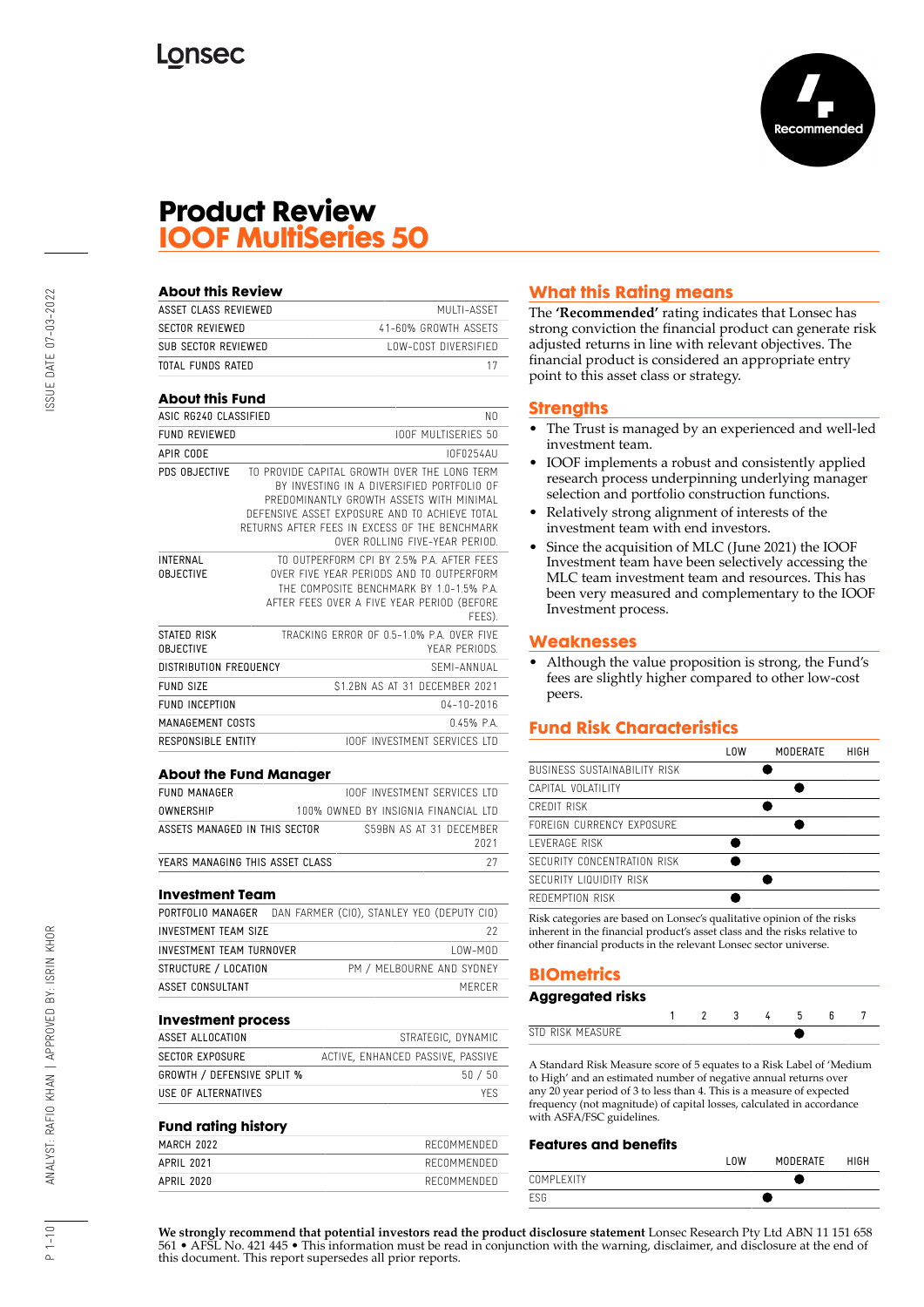# **IOOF MultiSeries 50**

## **Fee profile**

|                      | l OW | MODERATE | HIGH |
|----------------------|------|----------|------|
| FFFS VS. UNIVERSE    |      |          |      |
| FFFS VS. ASSFT CLASS |      |          |      |
| FFFS VS. SUB-SECTOR  |      |          |      |

Fee BIOmetrics are a function of expected total fee as a percentage of expected total return.

## **What is this Fund?**

- The IOOF MultiSeries 50 ('Trust') is a 50%/50% growth / defensive Multi-Manager Fund that has exposure to a broad range of asset classes (including equities, fixed interest, property and alternatives) and employs specialist investment managers to implement active, enhanced passive and passive strategies. The Trust aims to outperform CPI + 2.5% p.a. over five years after fees, and to outperform the composite benchmark by 1.0-1.5% over rolling five year period (before fees).
- The Trust is managed by IOOF Investment Services Ltd ('IOOF' or 'the Manager'). IOOF adopts a Multi-Manager investment approach. IOOF's investment philosophy is guided by a number of key principles which have foundations in academic research; active managers can outperform sector benchmarks over the long term, in-depth research and analysis can provide superior insight and provide potential for outperformance, the Strategic Asset Allocation ('SAA') decision is the single largest contributor to a portfolio's success, actively (or tactically) moving from the SAA in the short term can be a source of unrewarded risk, and investment style can have a significant impact on performance.
- The Manager seeks to generate returns through SAA, medium term Strategic Tilting and active manager selection. The Trust is constructed to be style neutral.
- As per the PDS dated 30 November 2019, the ongoing annual fees and cost to investors in the Trust includes (a) management fees and costs of 0.45% p.a. which comprise 0.45% p.a. management fee and (b) net transaction costs for the Trust which were 0.09% p.a. for the 12-month period ended 30 June 2021. Transaction costs include explicit (e.g. brokerage, stamp duty, clearing) and implicit (buy/sell spreads in multi-asset) costs of buying and selling underlying assets (like shares or fixed income) and the cost of hedging/protection strategies incurred in managing the Trust. These costs are not paid to the Manager. Some transaction costs may be incurred due to investor activity (e.g. buying securities when new application money flows into the Trust and selling securities to meet Trust redemptions) and these may be recouped via the Trust's buy/sell spreads (an investor activity fee). As at the time of this review, the Trust's buy/sell spreads were 0.05%/0.05% but as these can change frequently depending on market conditions, please refer to the Manager for the latest information.

## **Using this Fund**

**This is General Advice only and should be read in conjunction with the Disclaimer, Disclosure and Warning on the final page.**

- Lonsec notes that the Manager has produced a Target Market Determination (TMD) which forms part of the Responsible Entity's Design and Distribution Obligations for the Fund. Lonsec has collected the TMD that has been provided by the Manager and notes that this should be referred to for further details on the Target Market Summary, Description of Target Market and Review Triggers
- The Trust aims to have an equal exposure to growth assets and income assets, and is expected to have lower short-term fluctuations in value than the other growth-based investment funds. Its aim is to produce capital growth in a medium to long-term time frame. It has a "balanced" exposure to shares, property and fixed income assets.

## **Suggested Lonsec risk profile suitability**

SECURE DEFENSIVE CONSERVATIVE BALANCED GROWTH HIGH GROWTH

For guidance on appropriate asset allocations and risk profiles, refer to the latest Lonsec Strategic Asset Allocation Review and Risk Profile Definitions on our website.

## **Changes Since Previous Lonsec Review**

- IOOF Holdings Ltd has changed its name to Insignia Financial Ltd. Insignia Financial Ltd will be the new corporate brand for the entire portfolio of brands, including MLC.
- Since the acquisition, there has been no changes to the investment philosophy and/or process
- Within global equities, terminated TT International and appointed Vontobel, Royal London and Vaughan Nelson.
- Within emerging market equities, appointed emerging market managers including Berkeley Street (small cap mandate) and William Blair.
- Within fixed interest, replaced Metrics Credit Partners Senior Loan with Metrics Credit Partners WS Inv Trust.
- Since the acquisition of MLC (June 2021) the IOOF Investment team have been selectively accessing the MLC team investment team and resources. This has been very measured and to complement the IOOF Investment process and manager selection.
- Access to MLC Asset consulting resource JANA. The input from JANA has been limited and complementary to the services received from the IOOF dedicated asset consultants – Mercer.

BY: ISRIN KHOR

Lonsec Research Pty Ltd ABN 11 151 658 561 • AFSL No. 421 445 • This information must be read in conjunction with the warning, disclaimer, and disclosure at the end of this document. This report supersedes all prior reports.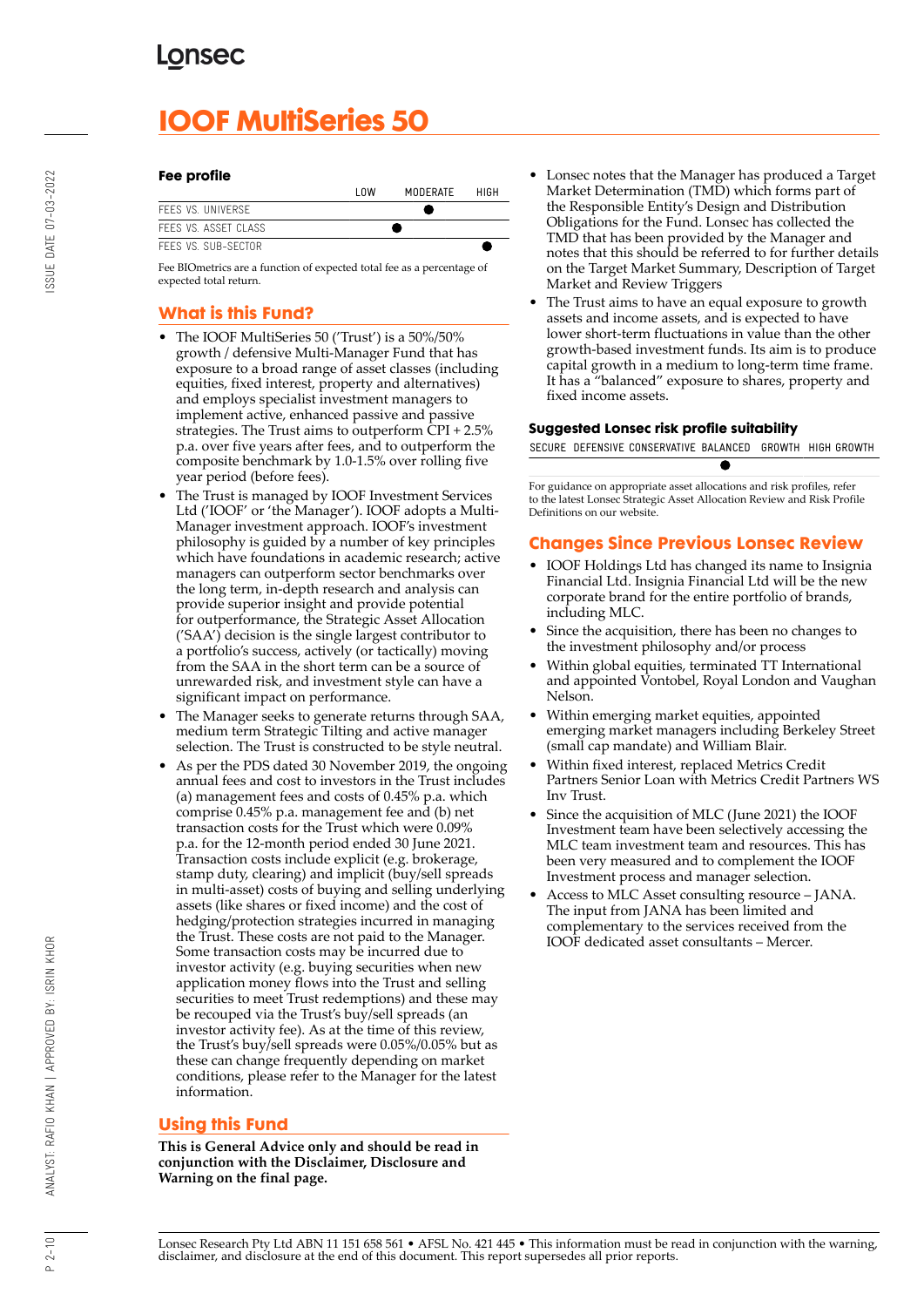# **IOOF MultiSeries 50**

## **Lonsec Opinion of this Fund**

## **People and resources**

- In May 2021, Insignia Financial Ltd (ASX code: IFL or 'Insignia') completed its transaction agreement with National Australia Bank (ASX Code: NAB) to acquire 100% of the MLC wealth management business. Since this completion, the transaction has finalised and investment resources and personnel have begun working together managing their respective products. There is a wealth of sharing and collaborating when it comes to investment management and this has been additive to both sides. There has been very little disruption to investment process and personnel. Lonsec believes this process was professionally and seamlessly managed, and has resulted in a very smooth transition and ongoing function of both businesses. Reporting lines, roles and responsibilities remain clear and undisrupted.
- The investment team is led by CIO Dan Farmer and further succession planning efforts also saw the appointment of Stanley Yeo as Deputy CIO and Head of Equities. Farmer previously managed the Australian equities portfolios at IOOF, and prior to joining the organisation, was Senior Executive Investments at Telstra Super. Farmer also serves on the IMC. Lonsec believes that Farmer possesses the appropriate experience and skills to lead the team and has navigated changes that has arisen from the MLC/Insignia merger.
- The team consists of 22 people in total, other than Farmer and Yeo. The rest of the team comprise of six heads of asset class/implementation, one head of governance, five portfolio/asset managers, one asset allocation manager, three performance analysts, three implementation analysts and one governance specialist. IOOF does not have resources solely dedicated to managing the diversified Trusts, which are the responsibility of Yeo.
- IOOF relies on the services of an external asset consultant, Mercer when formulating individual strategies. Mercer provides ad-hoc advice and is an important input in terms of formulating strategic asset allocation and strategic tilting. Lonsec views Mercer as well-equipped to provide guidance and advice to the team. Lonsec believes there is a balance to be struck by the Manager when considering advice from Mercer whilst maintaining full discretion over portfolio management decisions. Pleasingly, their working relationship appears collaborative but this will continue to be an area of focus for Lonsec in future reviews.
- The Manager's variable remuneration structure is measured against individual asset sector benchmarks and peer group comparisons and is linked to rolling one and three-year performance periods. Lonsec considers this to be a reasonable alignment with short and medium-term performance, however less so with longer-term objectives in high risk profile funds managed by the team. IOOF allows members of the investment team to receive their bonuses (up to 100% base) in IFL shares. Lonsec views this change positively and believes it promotes further alignment and retention across the team. Lonsec understands the scheme is available to more senior investors Farmer and Yeo have additional locked-up

periods for three years with respective tenure and performance hurdles in place.

## **Asset allocation**

- IOOF has a clearly defined SAA process that is segregated into three primary steps: 1) Develop risk and return estimates and ensure they are consistent with the Trust's guidelines, 2) Stress test the predefined asset allocation under various different scenarios, 3) Implement the desired allocation across the portfolio. Lonsec believes the overall SAA process is reasonably intuitive, and not unlike peers in this sector.
- IOOF also employs a 'Strategic Tilting' framework whereby occasional deviations from long term SAA are made when the Manager views markets to be at extremes of mispricing. Lonsec is supportive of this approach, believing it may provide a basis for improving the risk/return outcome for investors. Furthermore, Lonsec is encouraged by IOOF introducing dedicated resourcing to the asset allocation process.
- In recent years, Lonsec has noticed a more concerted effort to conduct more regular reviews of the static SAA benchmarks. Lonsec has been supportive of this effort, as the active approach to SAA provides not only a source of value add (or loss minimisation in down markets) but also encourages innovation (potential asset classes and strategies), free thought and more timely adoption of market innovations and emerging trends.
- In February 2021, the Manager undertook its SAA review with Mercer and no changes were made. Of note, the SAA review with Mercer is conducted every three years and every other year the SAA review is conducted by internally.

## **Research approach**

- IOOF's research process integrates both quantitative and qualitative factors. The quantitative process is used to establish specific risk/return objectives at both the Trust and sector level and also to assist in screening, modelling and identifying managers that in aggregate have the attributes to construct a blended portfolio to meet a specific return and risk target. Overall, Lonsec considers IOOF's manager research process to be detailed and transparent.
- IOOF's research process aims to establish a narrow universe of funds that have been filtered by various criteria including IOOF's house views on suitable styles of managers for given asset classes and managers rated highly by Mercer. While Lonsec has a positive view of the depth and breadth of Mercer's domestic and global manager coverage, Lonsec is mindful of increased turnover within Mercer's Manager Research Boutique (MRB) over recent years. Combined with IOOF's sector specialist model, Mercer's MRB has allowed the Manager to undertake research across a broader range of underlying managers and strategies. Stability at Mercer will be important to IOOF and the Fund's management.
- Pleasingly, IOOF has a well-developed list of designated back-up managers in the event of an adverse scenario eventuating (i.e. key Portfolio

 $P_3 - 10$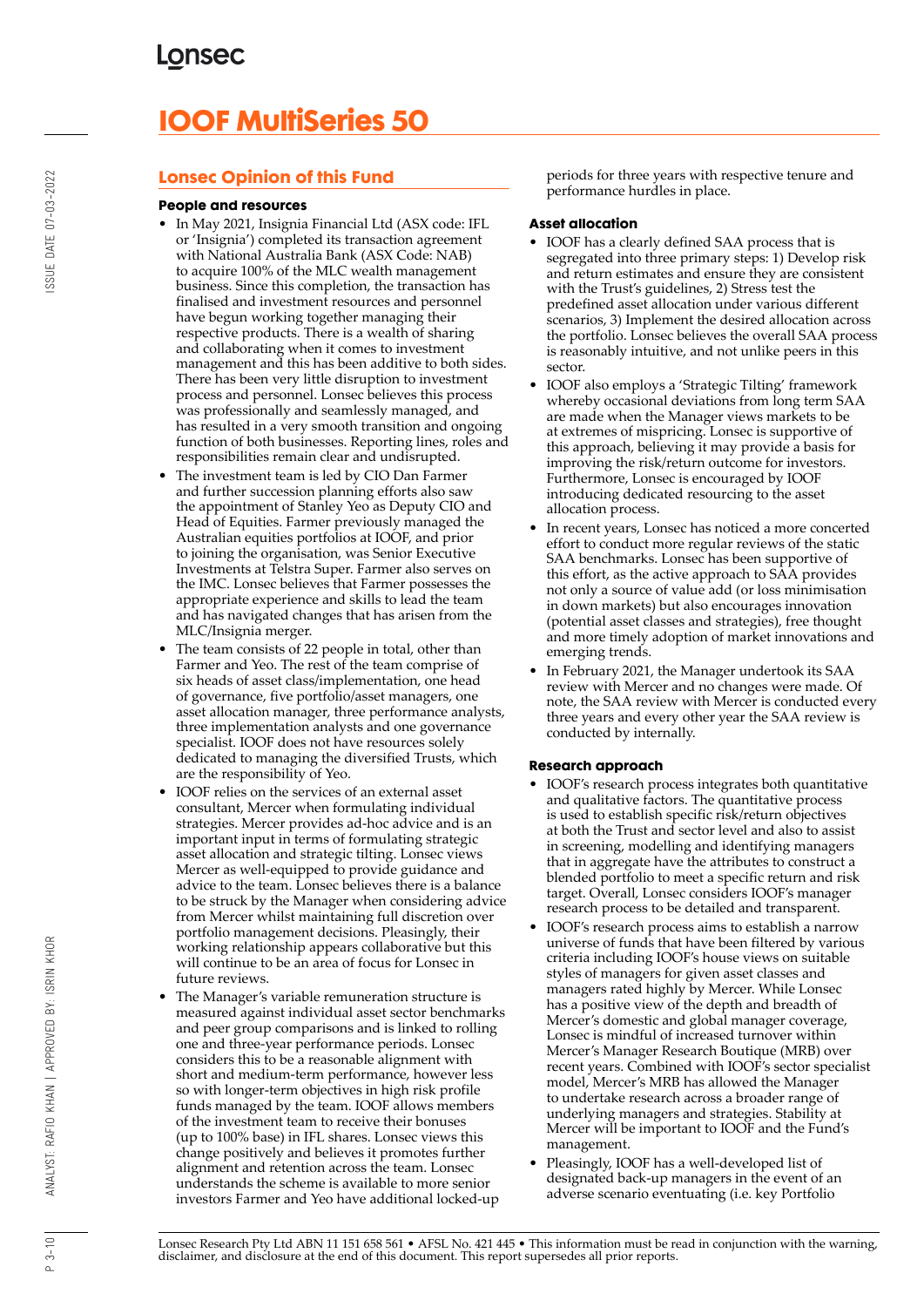# **IOOF MultiSeries 50**

Manager departing). Lonsec looks favourably on multi-manager strategies having well-formulated contingency plans, believing it to be consistent with industry 'best practice'.

## **ESG Integration**

- The Manager has articulated a commitment to the integration of ESG within their investment process with evidence of a policy framework and public positioning. The ESG policy is freely available on the firm's website. Overall Lonsec views the strength of this commitment to be in-line with peers.
- The level of disclosure with respect to the Manager's proxy voting policy and voting outcomes is in-line with peers with a limited policy framework. While reporting on voting decisions is publicly available, the reporting is lagging peers.
- The Manager does not provide any details on engagement policy or engagement outcomes.
- There is clear evidence of ESG incorporation when selecting a manager. Elements of ESG are visible throughout the product design process. Highlevel monitoring of ESG characteristics at manager level is evident. Overall ESG integration within the investment process is in-line with peers.
- The lead portfolio manager demonstrates an ability to engage on broad ESG topics and the Manager has a systematic approach to track engagement outcomes.
- ESG is integrated across majority of the portfolio. The Manager has an observable approach to performing detailed look-through ESG analysis of underlying holdings.
- Overall, on a peer relative basis, Lonsec considers the overall level of ESG integration within the Fund to be LOWMOD.

## **Portfolio construction**

- IOOF's portfolio construction process is largely dependent on its desired level of volatility, its macroeconomic assessment of markets and its underlying manager research effort. Initially, individual sector specialists are responsible for constructing their individual sleeves of the portfolio, with an optimisation process taking place separately at the headline fund level.
- Pleasingly the Manager has opted to diversify its underlying exposures across a wide array of individual asset classes, notably, equities, fixed interest, listed and unlisted property and alternatives. Lonsec looks favourably on multi manager offerings diversifying their underlying asset class selection, believing it can promote a wider source of alpha generation.
- Lonsec views positively the inclusion of factor-based and active investment managers in the Trust's lineup, as it reflects the Manager's investment philosophy that combines active management to provide optimal returns in the long term and passive management to lower costs and lower active risk in certain asset classes that are efficient or homogeneous in nature.
- Lonsec considers it necessary to have a robust compliance culture and well-integrated back office infrastructure to adequately manage internal mandates (i.e. Quant Plus). In this regard, Lonsec believes IOOF is capable of managing these mandates but will continue to reassess this in future review.

## **Risk management**

- Lonsec has been sufficiently comfortable with the appropriately structured risk management functions embedded within the investment process. While continually evolving, the Manager has integrated compliance systems which enable underlying mandates to be implemented to ensure compliance with their predefined guidelines.
- Underlying managers are typically accessed via separately managed accounts enabling IOOF to tailor mandates to its requirements, e.g. maximum stock bet limits or maximum cash holdings. Lonsec considers this a positive structure as it can facilitate tighter portfolio construction, better product design control, the opportunity for better pricing, improved tax efficiency for investors and the ability to manage implementation and transitions more efficiently.
- IOOF closely monitors manager portfolios and weightings on a daily basis and investigates daily any excess return outliers exceeding the 99% confidence level. In Lonsec's opinion, ongoing mandate monitoring is very important within the Multi-Manager structure, as it is just as critical for underlying managers to be adhering to their investment process as it is that the process be of high quality.
- The Product Operational Accounting and the Office of the Responsible Entity undertakes operational due diligence on potential investment managers and undertakes annual reviews of the operational risks associated with employed managers. Lonsec views this positively as it reduces the workload of Portfolio Managers and improves specialisation.
- The team is continuing to improve the transparency of the underlying portfolios, and have added these portfolios into Bloomberg PORT and FactSet.

## **Performance**

• The Trust targets a return in excess of CPI+ 2.5% p.a. after fees over rolling five year periods.

- Over the three and five year periods to January 2022, The fund returned 7.7% p.a. and 7.0% p.a. respectively. This is slightly higher than the peer median.
- The Fund's volatility is lower than the peer median across various time frames and has recorded better Sharpe Ratios than the peer median as well. The Fund's drawdown profile is similar to the peer group, but lower in terms of worst drawdown.
- The Trust only marginally outperformed the Lonsec 50% Growth Index on a three year basis and marginally underperformed on a five year basis.

## **Overall**

• Lonsec has maintained the Trust's **'Recommended'** rating following its most recent review. The rating reflects the high regard and conviction for the experience and calibre of the investment team. The rating is also underpinned by Lonsec's positive view of the Trust's robust and repeatable investment process. Notably, the increased resourcing post integration of the OnePath P&I team provides further depth of expertise within investment management, asset allocation and risk management.

Lonsec Research Pty Ltd ABN 11 151 658 561 • AFSL No. 421 445 • This information must be read in conjunction with the warning, disclaimer, and disclosure at the end of this document. This report supersedes all prior reports.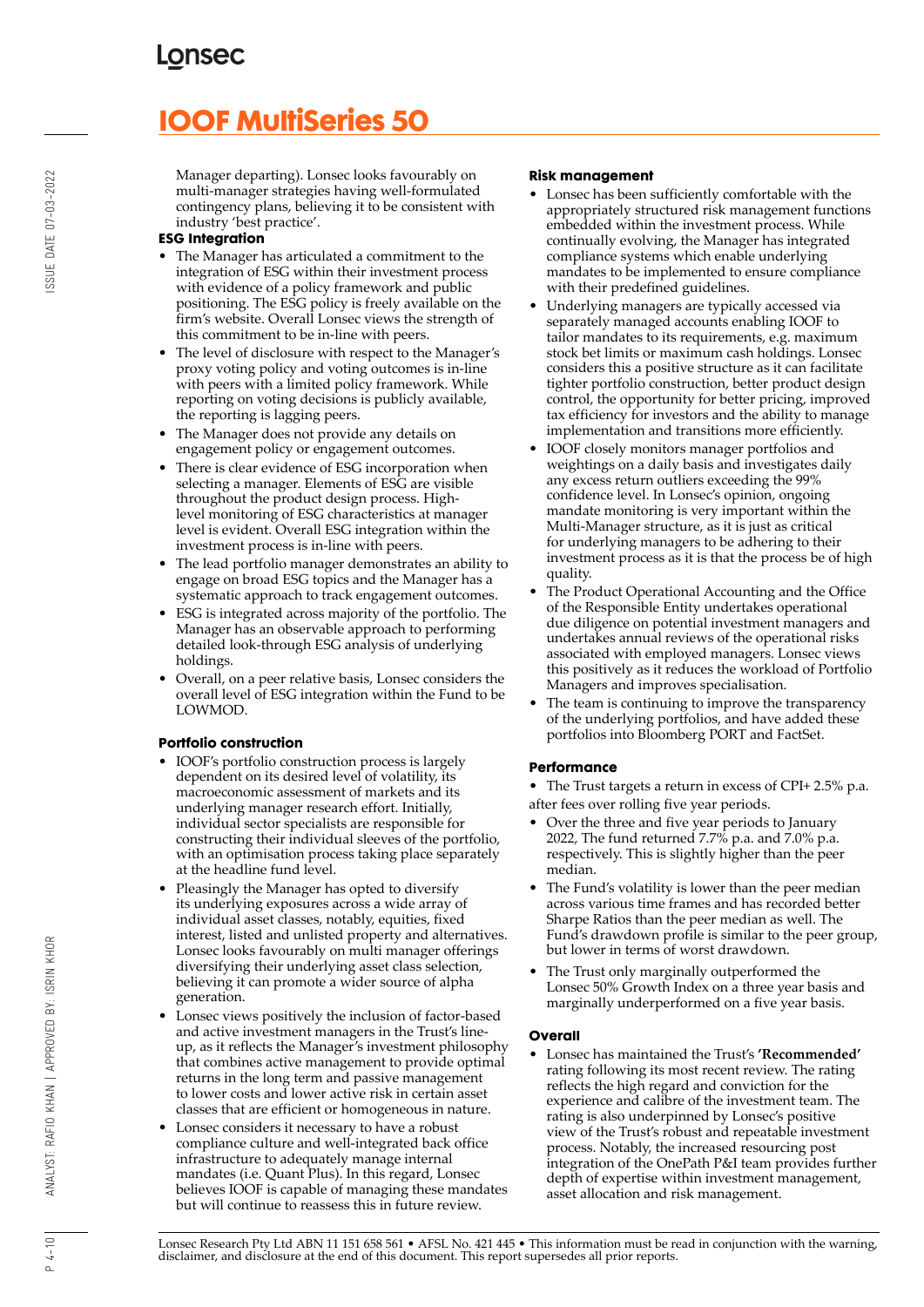# **IOOF MultiSeries 50**

• In addition, Lonsec will be closely monitoring the progress of the MLC Wealth acquisition and its impact on the investment team and Trust performance.

## **People and Resources**

#### **Corporate overview**

Insignia Financial Ltd ('Insignia') is a wealth management company offering products and services across; financial advice and distribution, portfolio and estate administration and investment management. Insignia is listed on the Australian Stock Exchange (ASX code: IFL.) As at 31 December 2021, Insignia had \$325.8bn in Funds Under Management and Administration.

These services are operated through a suite of brands including; IOOF, Shadforth, Lonsdale, Bridges Financial Services, Consultum Financial Advisers, M3 Financial Services, RI Advice, Australian Executor Trustees.

#### **Size and experience**

|                     |                                                                      | <b>EXPERIENCE</b><br>INDUSTRY / |
|---------------------|----------------------------------------------------------------------|---------------------------------|
| <b>NAME</b>         | POSITION                                                             | <b>FIRM</b>                     |
| DANIFI FARMER       | CIO.                                                                 | 26/12                           |
| STANI FY YFO        | HEAD OF FOUITIES AND<br>DEPUTY CIO                                   | 22/11                           |
| MANISH UTREJA       | PORTEOLIO MANAGER<br>SMART CHOICF AND<br><b>HEAD OF ALTERNATIVES</b> | 22/2                            |
| SIMON GROSS         | HEAD OF PROPERTY                                                     | 42/18                           |
| MARK D'ARCY-BFAN    | ASSFT MANAGER                                                        | 36/3                            |
| OSVALDO ACOSTA      | HFAD OF FIXED<br><b>INTEREST ASSETS</b>                              | 21/5                            |
| MARK NORDIO         | SENIOR MANAGER -<br><b>FIXED INTEREST ASSETS</b><br>AND STRATEGY     | 28/2                            |
| PAUL CRISCI         | PORTFOLIO MANAGER<br>(AUSTRALIAN EQUITIES)                           | 22/4                            |
| <b>I IAM WILSON</b> | PORTFOLIO MANAGER<br>(GLOBAL EQUITIES)                               | 18/2                            |
| <b>KERRY DUCF</b>   | <b>HFAD OF ASSFT</b><br>ALLOCATION                                   | 34/2                            |
| SIDNEY CHONG        | ASSET ALLOCATION<br>MANAGFR                                          | 31/2                            |

The investment team is further supported by Head of Investment Execution Rhodri Payne and Head of Portfolio Implementation David Djukanovic who has three additional members in his team.

The investment team conducts qualitative and quantitative research and provides overall data support and recommendations to the six-member Investment Management Committee ('IMC'). The IMC ultimately considers and approves asset allocation decisions and manager appointments.

The IMC meets bi-monthly or more frequently if required, and comprises of Anthony Hodges (Chairman and External Member), Denise Allen and Mary-Anne Nunan (External Members). Daniel Farmer (CIO), Stanley Yeo (Deputy CIO) and Manish Utreja (Head of Alternatives). Osvaldo Acosta has been appointed as Secretary.

Back-office functions are performed by Insignia's Investment Operations Team. Compliance monitoring, custody, unit pricing, registry and financial reporting functions are outsourced to various parties including Insignia and BNP Paribas; while transition management and implementation are performed by a panel of transition managers including Citi, Macquarie, UBS and State Street.

## **Remuneration**

The investment team is rewarded with a combination of base salary and variable bonus. 70% of the bonus is assessed on fund performance relative to the relevant peer group over one and three year periods, with the other 30% awarded on qualitative factors such as team contribution and client servicing. Members of the investment team may choose to receive their bonus (up to 100% of the base salary) in IFL shares.

## **Asset consultant**

IOOF has appointed Mercer as its primary external asset consultant since July 2017. The Manager will seek Mercer's consultancy services when performing due diligence on prospective and currently appointed underlying managers, designing neutral benchmarks, stress testing and performing various other risk management functions. Mercer will also provide strategic tilting advice.

## **Asset Allocation**

#### **Strategic asset allocation**

IOOF conducts a formal review of this Trust's SAA on an annual basis. The SAA decision is the single largest contributor to a portfolio's success and is critical for linking the Trust's objectives to investment opportunities. The Manager broadly identifies this process as having two stages. The first involves deciding the broad asset class exposure (core assets). The second stage involves deciding performance enhancing exposures (sub-sectors of core assets and illiquid assets). The process combines both qualitative and quantitative inputs and leverages the resources of Mercer.

IOOF utilises the Mercer Capital Market Simulator, a forecasting and simulation model which allows the integration of multiple global economies, granular analysis on fixed interest assets and rigorous testing of asset models. Mercer's SAA process also involves the Global Portfolio Toolkit, which undertakes risk-based scenario analysis.

Having identified an asset allocation that broadly meets the Trust's objectives, stress testing is applied to review performance under various macroeconomic conditions. This includes different inflationary and GDP environments, as well as extreme equity market simulations. This quantitative input is overlayed with IOOF's qualitative judgement, allowing the Manager to impart their views on the SAA.

The SAA is set from a long term perspective and reviewed on a periodic basis to ensure it remains appropriate. Peer group considerations are taken into account when setting the SAA, however other factors such as potential asset classes are also considered. The following table summarises the current benchmark asset allocations and the bands in which TAA can be implemented.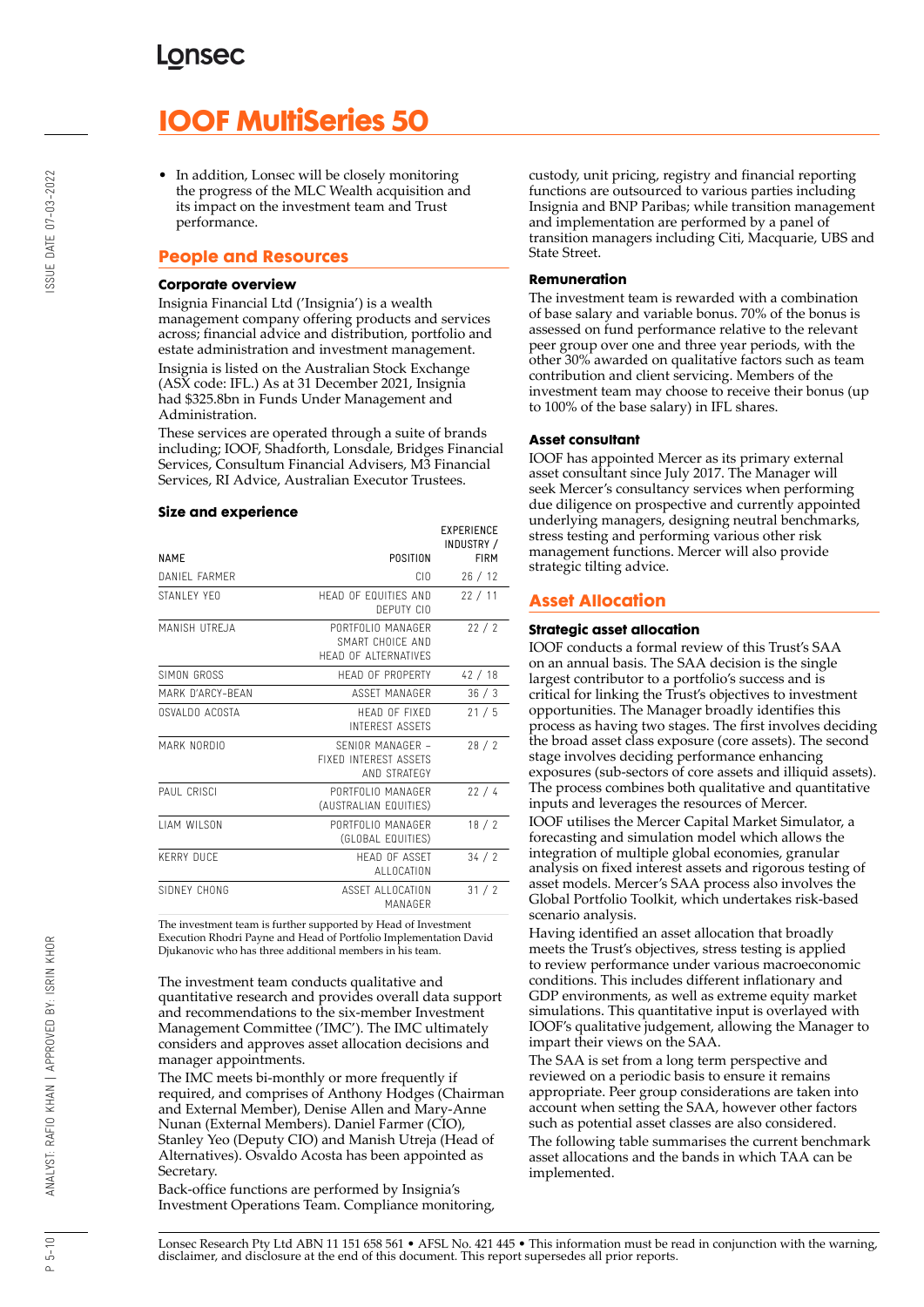# **IOOF MultiSeries 50**

## **Asset allocation**

| ASSET CLASS                            | <b>SAA</b><br><b>BENCHMARK</b> | MIN   | MAX | <b>CURRENT</b><br>ALLOCATION |
|----------------------------------------|--------------------------------|-------|-----|------------------------------|
| AUSTRALIAN FOUITIES                    | 14%                            | 0%    | 25% | 13.4%                        |
| GLOBAL FOUITIES                        | 20%                            | 10%   | 30% | 19.1%                        |
| AUSTRALIAN PROPERTY                    | $1\%$                          | 0%    | 20% | 1.7%                         |
| GLOBAL PROPERTY                        | 3%                             | $0\%$ | 20% | 2.2%                         |
| DIRECT PROPERTY                        | 5%                             | 0%    | 20% | 3.1%                         |
| AI TERNATIVES                          | 7%                             | 0%    | 20% | 11.6%                        |
| DIVERSIFIED FIXED INTEREST             | 39%                            | 25%   | 50% | 35.9%                        |
| CASH & SHORT-TERM<br><b>SECURITIES</b> | 11%                            | $0\%$ | 25% | 13.0%                        |
| AS AT 31 DECEMBER 2021                 |                                |       |     |                              |

## **Tactical/Dynamic asset allocation**

IOOF believes that traditional TAA (comprising a small number of asset class decisions) can be a source of unrewarded risk to investors. As such, IOOF engages in 'Strategic Tilting', or Dynamic Asset Allocation (DAA), whereby occasional deviations from SAA can be made when markets are at extremes. This approach is based on the Manager's view that occasionally, markets exhibiting periods of extreme over and undervaluation present opportunities to buy assets cheaply or reduce risk by selling assets that are overvalued. This is distinct from TAA, as it specifically aims to capture the price adjustment associated with long-term mean reversion. Strategic tilting decisions will have regard for a wide range of information sources, including inputs from Mercer, monitoring of hedge funds, and market material from external research houses, investment banks and brokers.

## **Research Approach**

## **Overview**

IOOF's integrated quantitative and qualitative investment process aims to establish a narrow universe of funds that have been filtered by various criteria including IOOF's house views on suitable styles of managers for given asset classes and managers rated highly by Mercer. Qualitative research then focuses on the firm's background and history, the key people and resources, investment style and strategy, portfolio construction, and constraints.

## **Screening of Managers**

IOOF places a strong emphasis on active risk budgeting when in the Portfolio Construction process, and therefore identifies the type of managers / mandates required to fulfil particular roles within the available tracking error budget. As such, managers who would be unlikely to fulfil a certain role within the portfolio will be screened out. This approach allows IOOF to minimize the universe of products to a manageable size rather than considering all available managers in each asset class. For example, IOOF's house view on Australian equities is that well-resourced active managers, with strong alignment of interest between investment staff and investors with relatively low funds under management, are most likely to outperform, and so will dedicate the research effort to these types of managers as opposed to the entire Australian equity universe.

IOOF also has access to Mercer's Global Investment Manager Database ('GIMD') to enhance the scope of their research capability and as an additional filtering tool to identify the most suitable funds. GIMD is an online database that encapsulates information ranging from manager research notes, historical performance statistics, ideas emerging in other markets, and economic research on approximately 5,300 managers and 26,000 funds.

Typically, IOOF will focus its research on managers rated B+ or higher by Mercer. However, the discovery of managers may be sourced through any source including Mercer, directly by IOOF, through existing networks and contacts with other industry participants, such as managers, consultants or superannuation plan operators. The IOOF investment team are encouraged to have a wide opportunity set for investment ideas.

## **Research focus**

The list of potential managers identified as research priorities by the screening process will then be subject to additional independent research by the IOOF team before they can be included in a portfolio. This 'double' layer of manager research typically ensures that final funds in the portfolios have undergone a rigorous review process.

IOOF undertakes a mix of both qualitative and quantitative research. From a qualitative perspective, IOOF considers factors such as the firm's background and history, financial position, the calibre of key decision makers and the depth of available resources, investment strategy and style, idea generation and portfolio construction processes and implementation constraints. The types of quantitative analysis conducted will include various types of performance, return and style based analytics and various types of portfolio holdings based attribution, and risk factor analytics.

## **Portfolio Construction**

## **Overview**

IOOF's primary objective with respect to the determination of manager weightings is to achieve a style neutral portfolio free from any undesired systematic style, capitalisation or other factor biases relative to the relevant benchmark. Manager weightings are also determined via an assessment of contribution to total active risk to ensure no one manager has a disproportionate expected contribution. However, a manager's contribution to total active risk is not considered in isolation but with reference to the correlation of its excess returns with other managers and the objective of the product.

To summarise the actual portfolio construction process, in the first instance, active risk and return targets are set for the Trust's risk profile. The tracking error or risk budget is then apportioned between allowable asset classes based on IOOF's house views of the available risks and opportunities. Finally, managers are selected and blended to fill the risk budget, with each manager's contribution to risk being commensurate with their expected contribution to the alpha target. The number and style of managers within each asset class are also pre-determined according to IOOF's house view.

Manager blending is conducted following both qualitative and quantitative assessments. Qualitative analysis includes a comparison analysis of each manager and the diversification benefits they offer. Quantitative analysis includes factors such as; correlation, historical

 $P 6 - 10$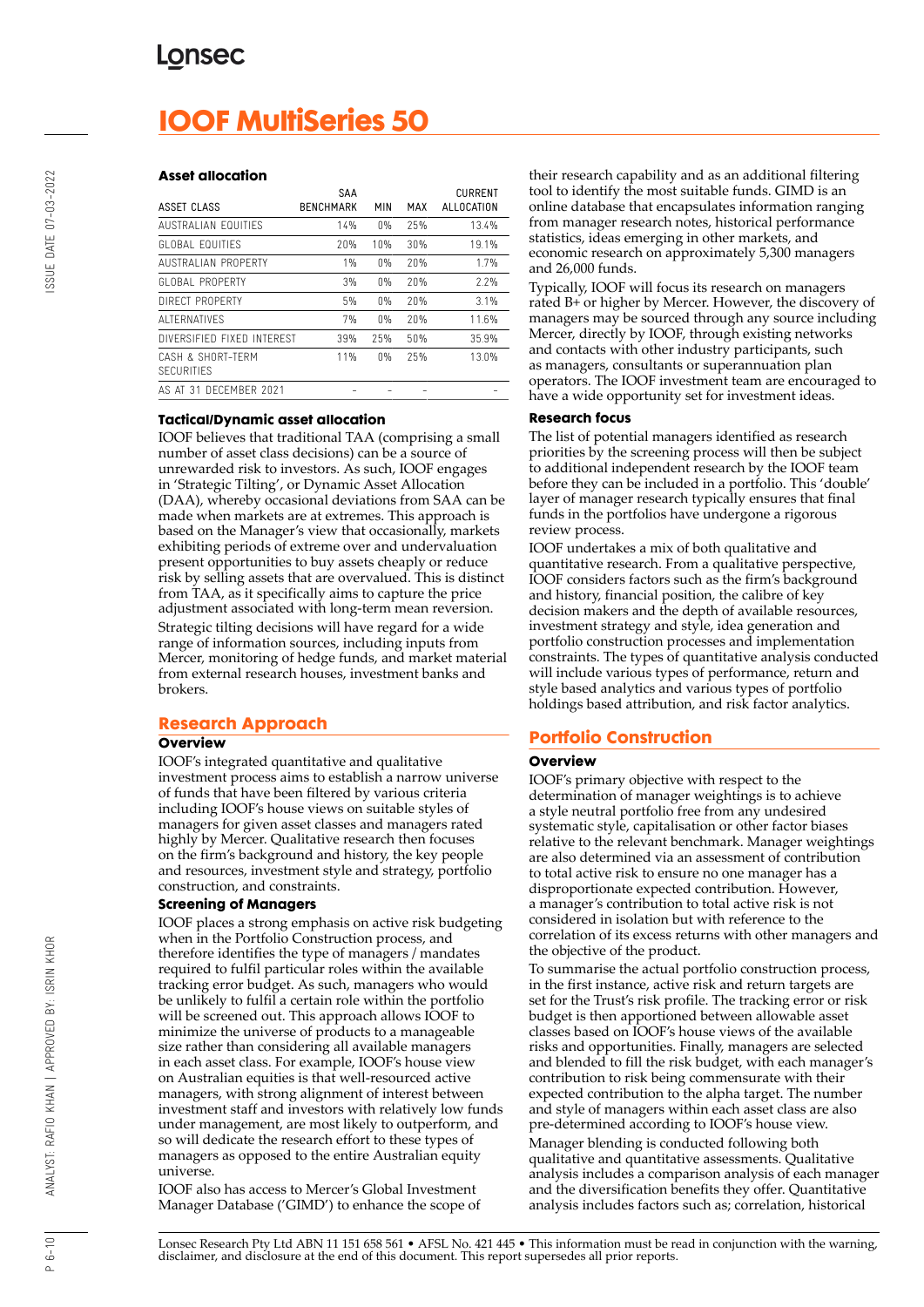# **IOOF MultiSeries 50**

returns, style biases, capitalisation analysis, regression analysis and various risk analytics.

Prior to submitting a manager recommendation to the IMC, the recommendation is peer-reviewed by the Investment Manager Peer Review Group. This group consists of senior investment professionals (Chief Investment Officer and Portfolio Managers) that are ultimately responsible for the review of manager proposals before being formally considered by the IMC. This ensures any manager proposal to the IMC has been peer-reviewed as a means of quality control and to minimise individual bias and subjectivity. It is also a means to consider the manager proposal in a total portfolio context.

## **Underlying manager allocation**

The following summarises the underlying managers within the Trust as at 31 December 2021. Consistent with IOOF's aim of broad style neutrality, there is a selection of managers with varying investment styles within each asset class.

## Australian equities

- Acadian Asset Management
- IOOF QuantPlus
- Northcape Capital
- Quest Asset Partners
- Northern Trust
- AllianceBernstein
- Global equities
- Challenger Index Plus/Enhanced
- Alphinity
- Brown Advisory Limited
- Vontobel
- Royal London
- Vaughan Nelson
- Neuberger Emerging
- TT emerging
- Berkeley Street emerging
- William Blair emerging
- Australian Property

• Macquarie Investment Management Global Property

- Macquarie Investment Management Direct Property
- IOOF Investment Services Ltd
- **Alternatives**
- **Invesco**
- Macquarie Investment Management
- Metrics Credit Partners
- AllianceBernstein

## Australian fixed interest

- Janus Henderson Global Investors
- Metrics Credit Partners
- Ardea

## • Western Asset Management Global fixed interest

- Brandywine Global Investment Management
- Invesco
- Stone Harbor EM Debt
- Western Asset Management

## Cash and short-term securities

• IOOF Investment Services Ltd

## **Risk Management**

## **Risk limits**

All underlying managers are subject to constraints as specified in an investment management agreement. Most underlying managers are accessed via separately managed accounts. This enables IOOF to tailor mandates to its requirements, for example, maximum stock bet limits or maximum cash holdings.

The risk tools employed by IOOF include Bloomberg and FactSet. Risk analysis is also completed by Mercer, whenever a change to the portfolio is proposed.

## **Risk monitoring**

The IOOF investment manager monitoring process consists of a number of prescribed stages. This includes the review of monthly investment reports, review of quarterly manager questionnaires, formal quarterly manager interviews, quarterly manager review notes, ongoing quantitative performance analytics, and ongoing review of external research. Quarterly Manager Questionnaires cover not only risk and performance but also any changes or developments in people or process. Formal manager interviews (and site visits where practical) are also conducted on an ad-hoc basis where required.

Manager weightings are monitored on a daily basis and are re-balanced on an ongoing basis using cashflows. Using cashflows in this way means that active rebalancing of the portfolio is rarely required which minimises turnover and transaction costs / tax implications.

Product Operational Accounting and the Office of the Responsible Entity works with the Investment Team to review and assess the operational capabilities of all manager appointments.

This team also monitors, reviews and assesses the operational risks associated with employed Investment Managers on an annual basis.

Operational due diligence includes a review of the systems, policies, processes and resources managers have in place to monitor and manage operational risk exposures. Reviews typically focus on the below areas:

- Professional indemnity insurance
- Auditing Practices (with reference to GS007 requirements)
- Organisational structures
- Business Continuity Management
- Policy Summaries
- Risk Management Approaches
- Investment Compliance
- Breaches & Incidents

 $P 7 - 10$ 

BY: ISRIN KHOR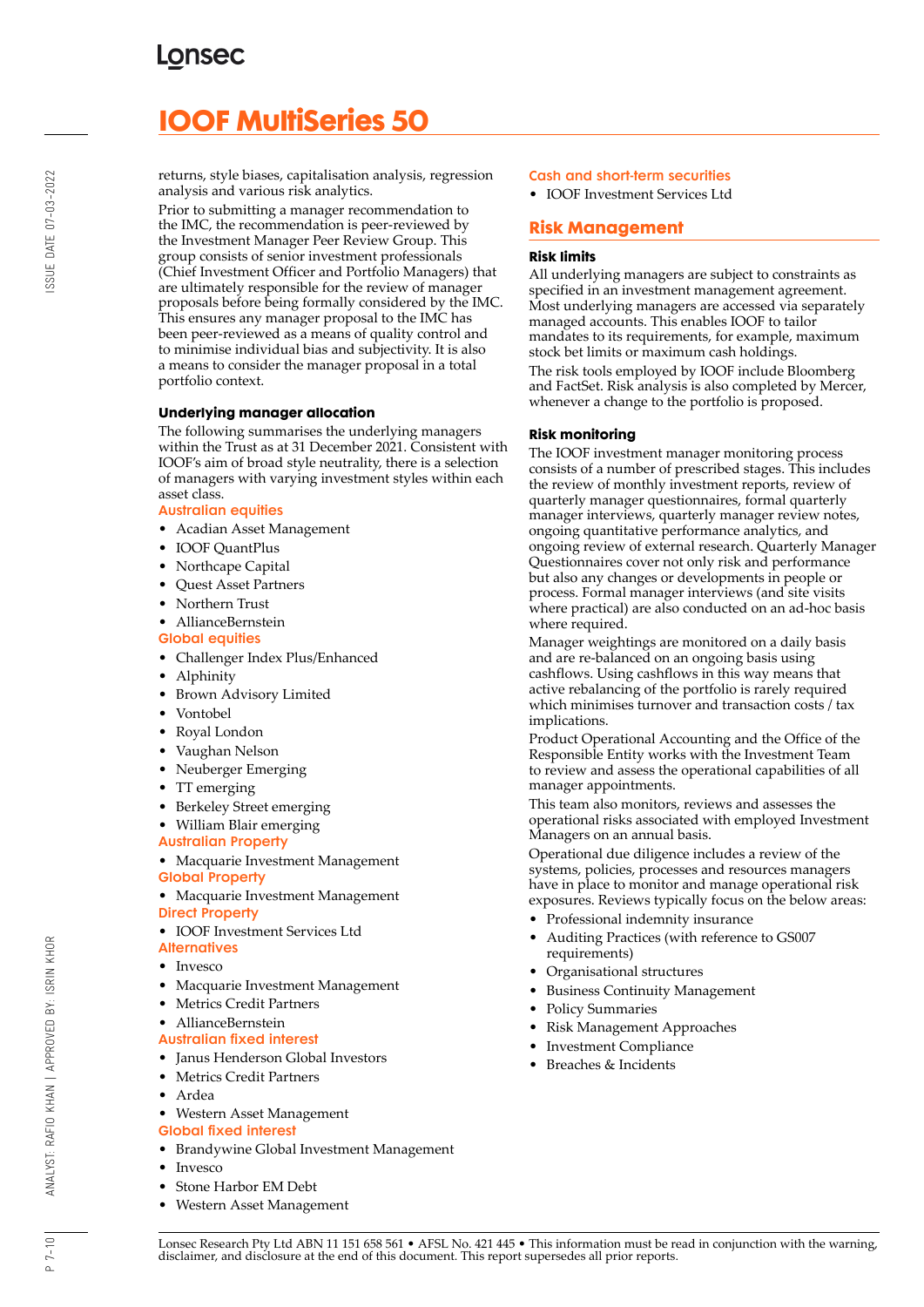## **LONSEC**

# **IOOF MultiSeries 50**

#### **Implementation**

Portfolio allocations are monitored daily and rebalanced as necessary (subject to a tolerance range of +/-3% at the asset class level and +/-5% at the manager level). Cashflows are actively used to rebalance the portfolio on an ongoing basis, so the tolerance bands are rarely breached. Cashflows are allocated using a proprietary cashflow management system which allows for straight through processing to underlying managers. External transition managers are appointed from a panel at 'arms length' to ensure that objectivity is maintained. Custody, unit pricing, registry and financial reporting functions are outsourced to various parties including IOOF and BNP Paribas.

#### **Currency management**

The Manager has discretion in what portion of its underlying portfolio will be hedged back to the Australian Dollar. Consequently, returns will often be partially affected by movements in the Australian Dollar versus other currencies globally.

Currency hedging will typically take place within the underlying mandates, with the exception of the global equities asset class where currency hedging is undertaken via an overlay on the aggregate portfolio.

## **Risks**

**An investment in the Trust carries a number of standard investment risks associated with investment markets. These include economic, market, political, legal, tax and regulatory risks. Investors should read the PDS before making a decision to invest or not invest. Lonsec considers the major risks to be:**

## **Market risk**

Investment returns are influenced by the performance of the market as a whole. This means that investments can be affected by things like changes in interest rates, investor sentiment and global events, depending on which markets or asset classes you invest in and the timeframe you are considering.

## **Security and investment-specific risk**

Within each asset class and each fund, individual securities like mortgages, shares, fixed interest securities or hybrid securities can be affected by risks that are specific to that investment or that security. For example, the value of a company's shares can be influenced by changes in company management, its business environment or profitability. These risks can also impact on the company's ability to repay its debt.

## **Currency risk**

Investments in global markets or securities which are denominated in foreign currencies give rise to foreign currency exposure. This means that the value of these investments will vary depending on changes in the exchange rate.

## **Other risks**

Please refer to the Trust's PDS for more details on items identified by the Responsible Entity and Manager including Liquidity Risk, Counterparty Risk, Legal and Regulatory Risk.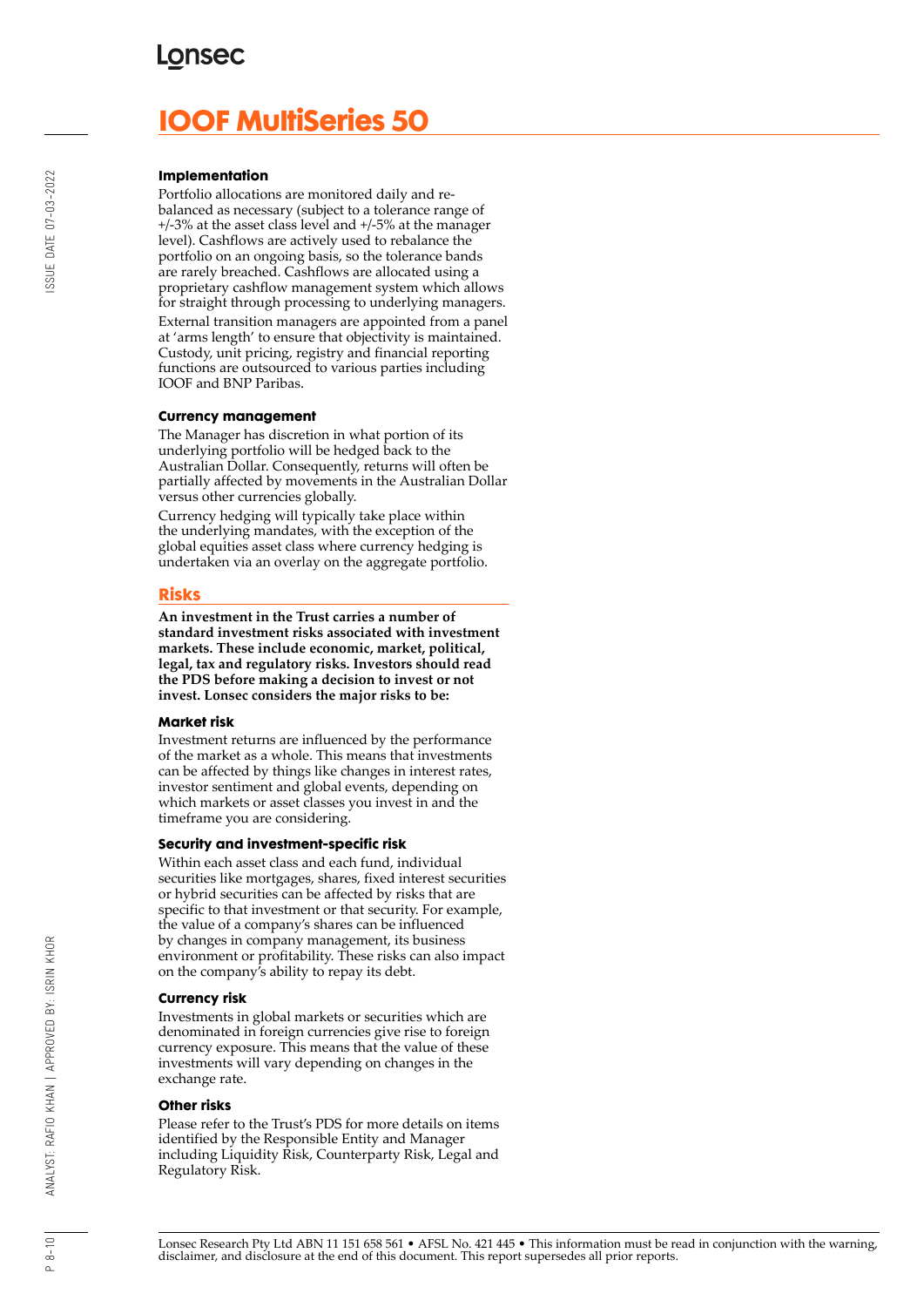# **IOOF MultiSeries 50**

## **Quantitative Performance Analysis - annualised after-fee % returns (at 31-1-2022)**

## **Performance metrics**

| נטוושוועט ווערוויטוו        |             |             |             |             |             |             |         |             |
|-----------------------------|-------------|-------------|-------------|-------------|-------------|-------------|---------|-------------|
|                             | 1 YR        |             | 2 YR        |             | 3 YR        |             | 5 YR    |             |
|                             | <b>FUND</b> | PEER MEDIAN | <b>FUND</b> | PEER MEDIAN | <b>FUND</b> | PEER MEDIAN | FUND    | PEER MEDIAN |
| PERFORMANCE (% PA)          | 7.27        | 7.27        | 4.76        | 4.26        | 7.72        | 7.39        | 7.00    | 6.52        |
| STANDARD DEVIATION (% PA)   | 4.22        | 5.33        | 6.89        | 9.51        | 5.99        | 7.99        | 5.05    | 6.76        |
| EXCESS RETURN (% PA)        | $-0.36$     | $-0.36$     | 0.57        | 0.06        | 0.04        | $-0.30$     | $-0.16$ | $-0.63$     |
| OUTPERFORMANCE RATIO (% PA) | 41.67       | 50.00       | 54.17       | 50.00       | 47.22       | 45.83       | 46.67   | 46.67       |
| WORST DRAWDOWN (%)          | $-2.03$     | $-2.82$     | $-8.19$     | $-11.50$    | $-8.19$     | $-12.00$    | $-8.19$ | $-12.52$    |
| TIME TO RECOVERY (MTHS)     | <b>NR</b>   | <b>NR</b>   | 8           | R           | 8           | 8           | 8       | 9           |
| SHARPE RATIO                | 1.72        | 1.32        | 0.67        | 0.46        | 1.19        | 0.85        | 1.17    | 0.77        |
| INFORMATION RATIO           | $-0.27$     | $-0.22$     | 0.32        | 0.07        | 0.03        | $-0.20$     | $-0.12$ | $-0.39$     |
| TRACKING ERROR (% PA)       | 1.32        | 1.32        | 1.77        | 1.64        | 1.53        | 1.45        | 1.28    | 1.67        |

PRODUCT: IOOF MULTISERIES 50

LONSEC PEER GROUP: MULTI-ASSET - 41-60% GROWTH ASSETS - LOW-COST DIVERSIFIED PRODUCT BENCHMARK: LONSEC STRATEGIC MULTI-ASSET (TRADITIONAL) 50% GROWTH INDEX CASH BENCHMARK: BLOOMBERG AUSBOND BANK BILL INDEX AUD

TIME TO RECOVERY: NR - NOT RECOVERED, DASH - NO DRAWDOWN DURING PERIOD



LONSEC STRATEGIC MULTI-ASSET (TRADITIONAL) 50% GROWTH INDEX





OIOOF MULTISERIES 50

◆ LONSEC STRATEGIC MULTI-ASSET (TRADITIONAL) 50% GROWTH INDEX

**APEER MEDIAN** 

· PEERS

## **Quartile chart — performance**



▲IOOF MULTISERIES 50

· LONSEC STRATEGIC MULTI-ASSET (TRADITIONAL) 50% GROWTH INDEX

N: NUMBER OF ACTIVE FUNDS

## **Quartile chart — risk**



▲IOOF MULTISERIES 50

· LONSEC STRATEGIC MULTI-ASSET (TRADITIONAL) 50% GROWTH INDEX

N: NUMBER OF ACTIVE FUNDS